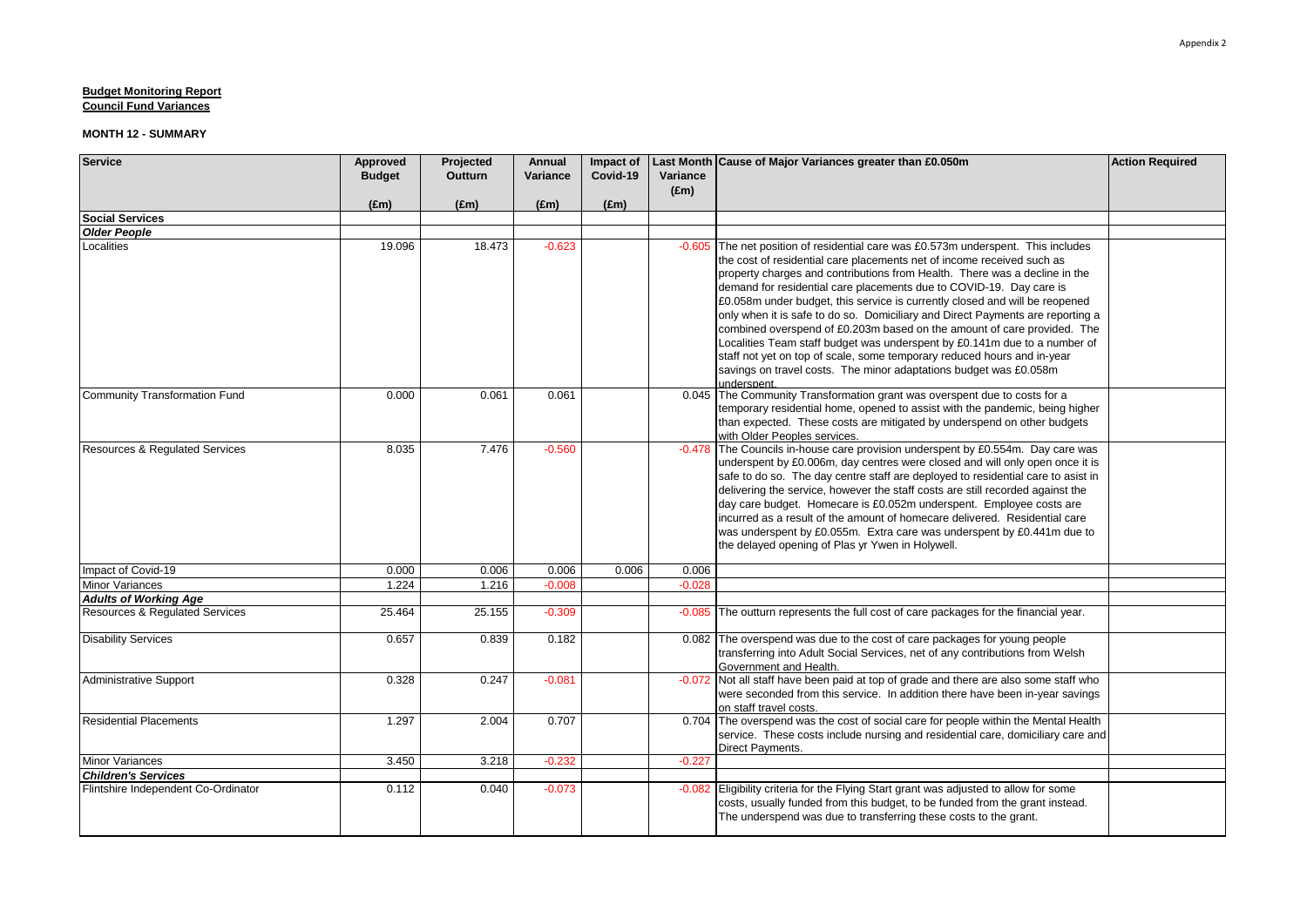| <b>Service</b>                                                    | Approved      | Projected      | <b>Annual</b> | Impact of     |               | Last Month Cause of Major Variances greater than £0.050m                                                                                                  | <b>Action Required</b> |
|-------------------------------------------------------------------|---------------|----------------|---------------|---------------|---------------|-----------------------------------------------------------------------------------------------------------------------------------------------------------|------------------------|
|                                                                   | <b>Budget</b> | <b>Outturn</b> | Variance      | Covid-19      | Variance      |                                                                                                                                                           |                        |
|                                                                   | $(\text{Em})$ | $(\text{Em})$  | $(\text{Em})$ | $(\text{Em})$ | $(\text{Em})$ |                                                                                                                                                           |                        |
| <b>Family Placement</b>                                           | 2.621         | 2.843          | 0.223         |               |               | 0.138 The overspend was due to service demand from the number of foster                                                                                   |                        |
|                                                                   |               |                |               |               |               | placements. In some instances, these avoid having to make expensive Out of                                                                                |                        |
|                                                                   |               |                |               |               |               | County placements. The main pressures are payments for foster carers,                                                                                     |                        |
|                                                                   |               |                |               |               |               | foster agencies and special guardianship payments.                                                                                                        |                        |
| Early Years & Family Support                                      | 0.306         | 0.232          | $-0.074$      |               |               | -0.007 Changes to the eligibility for the Children and Communities Grant has meant                                                                        |                        |
|                                                                   |               |                |               |               |               | costs usually funded from this budget have been transferred to the grant to                                                                               |                        |
| Legal & Third Party                                               | 0.225         | 0.545          | 0.320         |               |               | maximise the claim.<br>0.293 Legal costs are overspent due to the number of cases going through the                                                       |                        |
|                                                                   |               |                |               |               |               | courts and use of some external legal professionals. Direct Payments have                                                                                 |                        |
|                                                                   |               |                |               |               |               | also increased in demand                                                                                                                                  |                        |
| <b>Residential Placements</b>                                     | 0.441         | 0.378          | $-0.062$      |               |               | 0.003 Changes to the eligibility for the Children and Communities Grant has meant                                                                         |                        |
|                                                                   |               |                |               |               |               | costs usually funded from this budget were transferred to the grant to                                                                                    |                        |
|                                                                   |               |                |               |               |               | maximise the claim.                                                                                                                                       |                        |
| <b>Professional Support</b>                                       | 5.346         | 5.468          | 0.122         |               |               | 0.075 To support adequate levels of child protection, the established staffing                                                                            |                        |
|                                                                   |               |                |               |               |               | structure needs to be at a sufficient level to meet mandatory safeguarding                                                                                |                        |
|                                                                   |               |                |               |               |               | standards. Vacancies are therefore minimised and additional temporary posts                                                                               |                        |
|                                                                   |               |                |               |               |               | are necessarv.                                                                                                                                            |                        |
| <b>Minor Variances</b><br><b>Safequarding &amp; Commissioning</b> | 0.624         | 0.582          | $-0.042$      |               | $-0.003$      |                                                                                                                                                           |                        |
| Charging Policy income                                            | $-3.060$      | $-2.535$       | 0.525         |               |               | 0.513 A misinterpretation of complex financial assessment rules was detected. This                                                                        |                        |
|                                                                   |               |                |               |               |               | resulted in a number of service users being overcharged over a number of                                                                                  |                        |
|                                                                   |               |                |               |               |               | years. The overspend is due to the cost to reimburse service users of any                                                                                 |                        |
|                                                                   |               |                |               |               |               | overcharges. This is being partially mitigated by recoupment of some Direct                                                                               |                        |
|                                                                   |               |                |               |               |               | Payments.                                                                                                                                                 |                        |
| <b>Business Support Service</b>                                   | 1.224         | 1.146          | $-0.077$      |               | $-0.073$      | This variance is on employee costs and due to some staff not yet paid top of                                                                              |                        |
|                                                                   |               |                |               |               |               | scale and some staff opting out of the pension scheme                                                                                                     |                        |
| Management & Support                                              | $-2.057$      | $-2.145$       | $-0.088$      |               |               | -0.058 The underspend is due to not having to contribute towards the Regional                                                                             |                        |
|                                                                   |               |                |               |               |               | Collaboration unit in 2020/21. There is a carry forward for additional Social                                                                             |                        |
|                                                                   |               |                |               |               |               | Worker qualification costs.                                                                                                                               |                        |
| Impact of Covid-19                                                | 0.000         | $-0.219$       | $-0.219$      | $-0.219$      |               | -0.400 The underspend is due to Hardship funding received from Welsh Government<br>to support the Councils in-house care provision. Most additional costs |                        |
|                                                                   |               |                |               |               |               | incurred due to COVID-19 are staff costs reported within their respective                                                                                 |                        |
|                                                                   |               |                |               |               |               | service areas.                                                                                                                                            |                        |
| <b>Minor Variances</b>                                            | 3.141         | 2.916          | $-0.225$      |               | $-0.038$      |                                                                                                                                                           |                        |
| <b>Total Social Services (excl Out of County)</b>                 | 68.472        | 68.218         | $-0.255$      | $-0.214$      | $-0.296$      |                                                                                                                                                           |                        |
|                                                                   |               |                |               |               |               |                                                                                                                                                           |                        |
| Out of County                                                     |               |                |               |               |               |                                                                                                                                                           |                        |
| Children's Services                                               | 7.437         | 8.274          | 0.837         |               |               | 0.860 The pressure reflects the current cohort of placements with significant                                                                             |                        |
|                                                                   |               |                |               |               |               | numbers of new placements in recent months together with a number of                                                                                      |                        |
|                                                                   |               |                |               |               |               | placement changes at higher cost due to breakdowns of placements                                                                                          |                        |
|                                                                   |               |                |               |               |               | The underspend reflects the current cohort of Education placements with                                                                                   |                        |
| Education & Youth                                                 | 4.504         | 4.375          | $-0.129$      |               | $-0.064$      | demand for new placements still being maintained.                                                                                                         |                        |
| <b>Total Out of County</b>                                        | 11.940        | 12.649         | 0.708         | 0.000         | 0.796         |                                                                                                                                                           |                        |
|                                                                   |               |                |               |               |               |                                                                                                                                                           |                        |
| <b>Education &amp; Youth</b>                                      |               |                |               |               |               |                                                                                                                                                           |                        |
|                                                                   |               |                |               |               |               |                                                                                                                                                           |                        |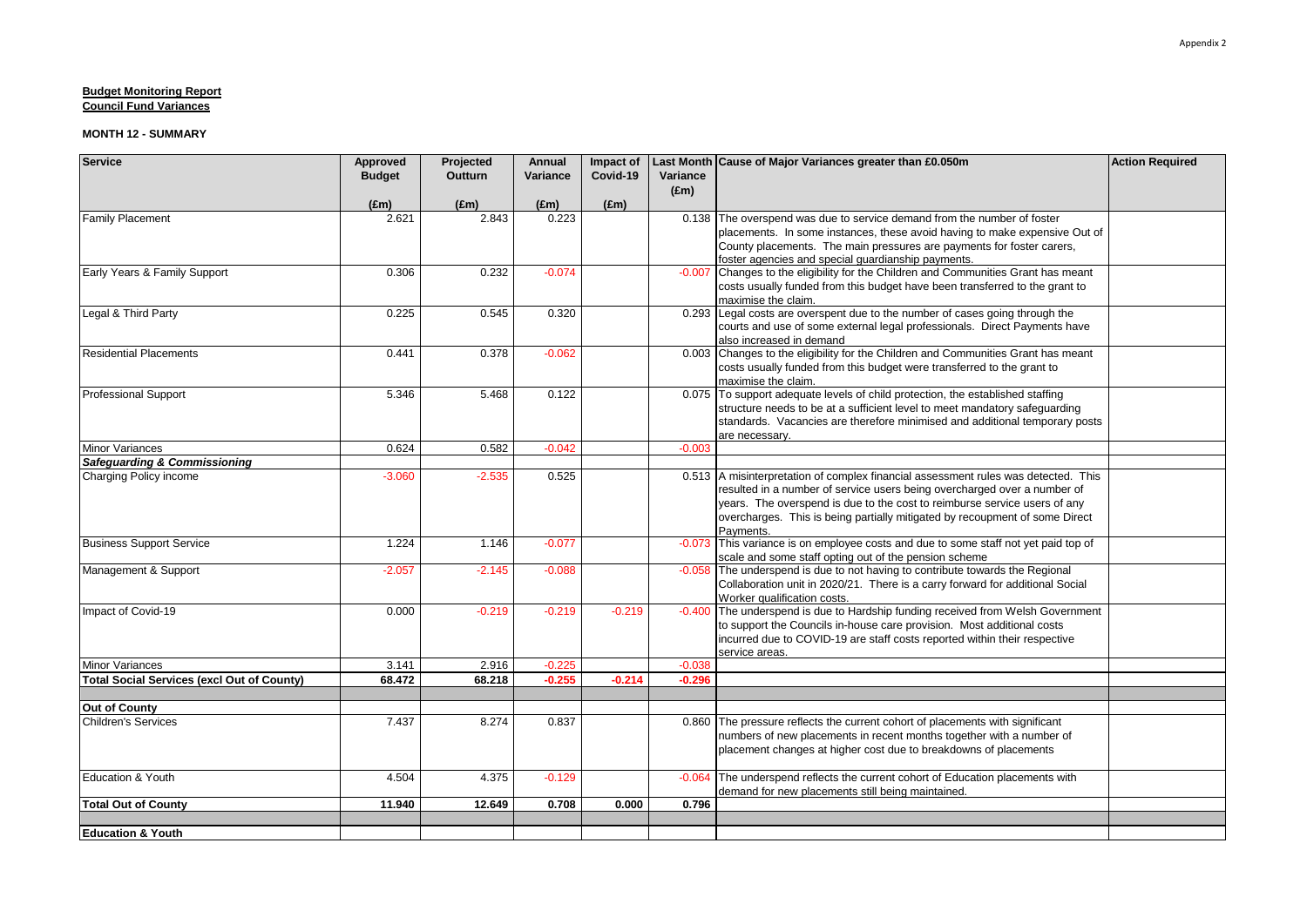| <b>Service</b>                          | Approved      | Projected     | <b>Annual</b> | Impact of     |               | Last Month Cause of Major Variances greater than £0.050m                                                                                                                                                                                                                                                                                                                                                                                                                                                                                                                                                                                                                     | <b>Action Required</b> |
|-----------------------------------------|---------------|---------------|---------------|---------------|---------------|------------------------------------------------------------------------------------------------------------------------------------------------------------------------------------------------------------------------------------------------------------------------------------------------------------------------------------------------------------------------------------------------------------------------------------------------------------------------------------------------------------------------------------------------------------------------------------------------------------------------------------------------------------------------------|------------------------|
|                                         | <b>Budget</b> | Outturn       | Variance      | Covid-19      | Variance      |                                                                                                                                                                                                                                                                                                                                                                                                                                                                                                                                                                                                                                                                              |                        |
|                                         |               |               |               |               | $(\text{Em})$ |                                                                                                                                                                                                                                                                                                                                                                                                                                                                                                                                                                                                                                                                              |                        |
|                                         | (f.m)         | $(\text{Em})$ | $(\text{Em})$ | $(\text{Em})$ |               |                                                                                                                                                                                                                                                                                                                                                                                                                                                                                                                                                                                                                                                                              |                        |
| Inclusion & Progression                 | 4.312         | 4.299         | $-0.013$      |               | $-0.004$      | The service has had an agreed budget carry forward amount of £0.131m.                                                                                                                                                                                                                                                                                                                                                                                                                                                                                                                                                                                                        |                        |
| Integrated Youth Provision              | 1.353         | 1.143         | $-0.210$      | $-0.090$      | $-0.234$      | Includes an underspend of -£0.090m on Youth Centres due to closures arising<br>from COVID-19 safety measures producing savings on building cleaning and<br>some relief staffing costs. Also includes a total saving of -£0.101m on the<br>Youth Justice Service mainly due to a delay in recruitment to a new post and<br>savings on staff travel and third party payments                                                                                                                                                                                                                                                                                                   |                        |
| School Improvement Systems              | 1.709         | 1.380         | $-0.329$      |               | $-0.339$      | Savings arising from the challenge of non-essential spend. Early Entitlement<br>savings due to demography and reduced number of settings requiring funding.<br>COVID-19 has caused a significant reduction of non-maintained settings<br>requiring funding due to low numbers. WG recently announced top-up funding<br>to support payments to non-maintained settings which caused another<br>favourable variance within the service.                                                                                                                                                                                                                                        |                        |
| School Planning & Provision             | 0.676         | 0.622         | $-0.054$      |               | $-0.056$      | Mainly a saving against the provision for third party/public liability insurance<br>claims                                                                                                                                                                                                                                                                                                                                                                                                                                                                                                                                                                                   |                        |
| <b>Minor Variances</b>                  | 0.739         | 0.770         | 0.031         |               | $-0.005$      |                                                                                                                                                                                                                                                                                                                                                                                                                                                                                                                                                                                                                                                                              |                        |
| <b>Total Education &amp; Youth</b>      | 8.790         | 8.215         | $-0.575$      | $-0.090$      | $-0.638$      |                                                                                                                                                                                                                                                                                                                                                                                                                                                                                                                                                                                                                                                                              |                        |
|                                         |               |               |               |               |               |                                                                                                                                                                                                                                                                                                                                                                                                                                                                                                                                                                                                                                                                              |                        |
| <b>Schools</b>                          | 98.701        | 98.701        | $-0.000$      |               | $-0.000$      |                                                                                                                                                                                                                                                                                                                                                                                                                                                                                                                                                                                                                                                                              |                        |
|                                         |               |               |               |               |               |                                                                                                                                                                                                                                                                                                                                                                                                                                                                                                                                                                                                                                                                              |                        |
| <b>Streetscene &amp; Transportation</b> | 8.839         | 9.537         | 0.698         |               |               |                                                                                                                                                                                                                                                                                                                                                                                                                                                                                                                                                                                                                                                                              |                        |
| Service Delivery                        |               |               |               |               | 0.422         | The service has incurred pressures of £0.110m security costs driven by<br>vandalism at the Household Recycling Centres, followed by additional costs of<br>£0.190m in CCTV hardware upgrade. There have been costs of £0.057m in<br>JCB vehicles that were not covered by capital grant. Additional incurred costs<br>in Waste Operations: £0.180m of hire and repairs, £0.130m rental of<br>equipment and traffic management. Streetlighting incurred an £0.080m<br>income pressure on the Community Income Budget.                                                                                                                                                         |                        |
| <b>Highways Network</b>                 | 7.764         | 8.321         | 0.558         |               |               | 0.373 Highways network incurred this variance as a result of a carry forward request<br>being required in relation to a match funding contribution on electric recycling<br>vehicles following grant funding being confirmed by WG on 15th March 2021.<br>The Council ordered the vehicles and they are due to be delivered in<br>September 2021 and this contribution will meet the terms and conditions of the<br>grant funding. The service incurred a further £0.098m of expenditure on<br>Principal inspections. The remaining overspend is related to winter<br>maintenance costs following above average winter conditions and additional<br>salt usage requirements. |                        |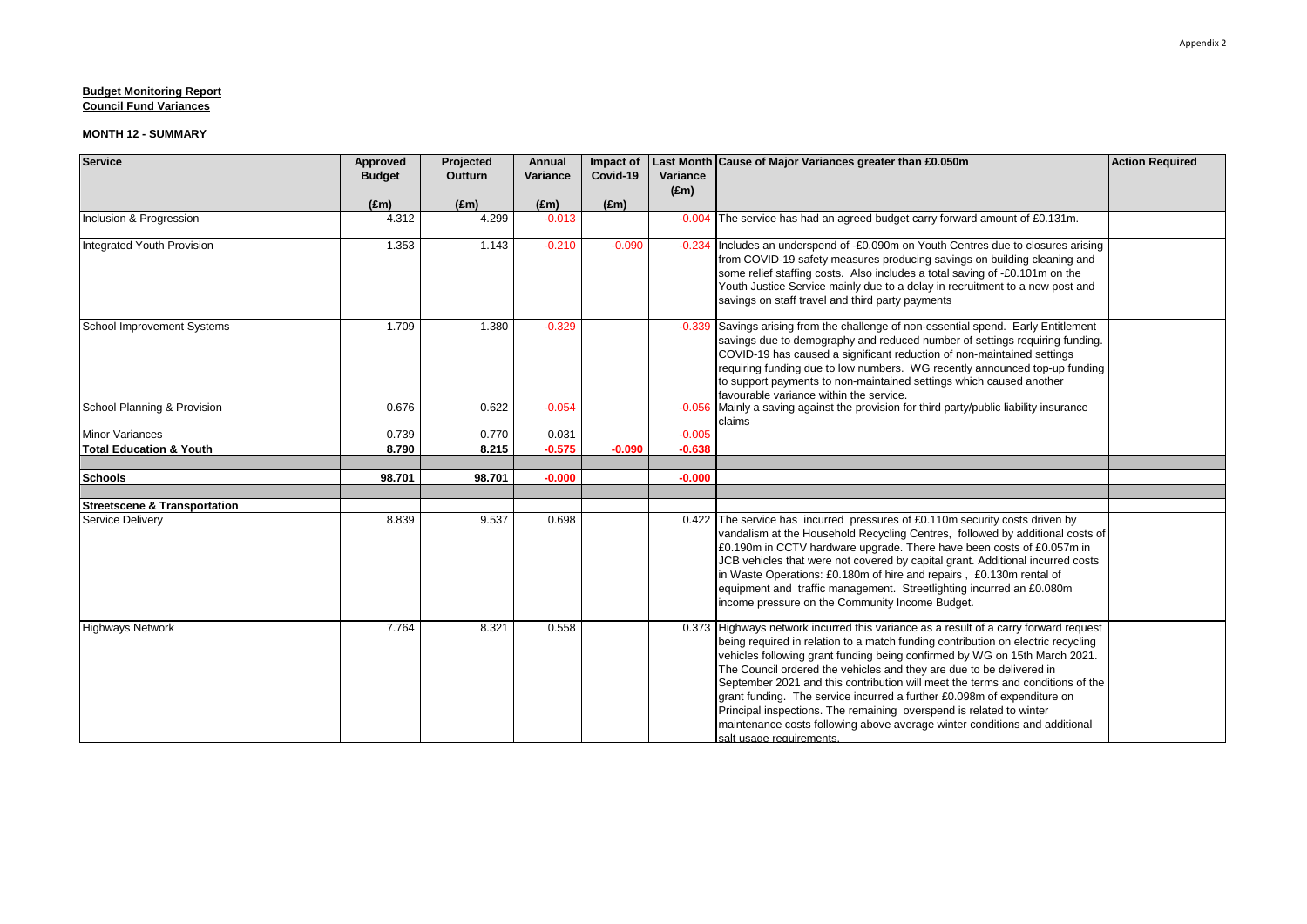| <b>Service</b>                                | Approved      | Projected      | Annual        | Impact of     |               | Last Month Cause of Major Variances greater than £0.050m                                                                                                    | <b>Action Required</b> |
|-----------------------------------------------|---------------|----------------|---------------|---------------|---------------|-------------------------------------------------------------------------------------------------------------------------------------------------------------|------------------------|
|                                               | <b>Budget</b> | <b>Outturn</b> | Variance      | Covid-19      | Variance      |                                                                                                                                                             |                        |
|                                               |               |                |               |               | $(\text{Em})$ |                                                                                                                                                             |                        |
|                                               | $(\text{Em})$ | $(\text{Em})$  | $(\text{Em})$ | $(\text{Em})$ |               |                                                                                                                                                             |                        |
| Transportation                                | 9.366         | 8.715          | $-0.651$      |               |               | -0.687 School Transport operators have been supported during school closures by                                                                             |                        |
|                                               |               |                |               |               |               | receiving 75% of their contracted values. In addition, a number of school                                                                                   |                        |
|                                               |               |                |               |               |               | routes have been re-procured to reflect current arrangements for operation in                                                                               |                        |
|                                               |               |                |               |               |               | the school year. This has resulted in a net underspend in School Transport of<br>£0.499m. It should be noted however that the improvement from the 75% will |                        |
|                                               |               |                |               |               |               | only impact during COVID-19 circumstances. There are increased cost                                                                                         |                        |
|                                               |               |                |               |               |               | pressures for Social Services and Childrens Services transport totalling                                                                                    |                        |
|                                               |               |                |               |               |               | £0.080m. In addition Transportation Strategy is £0.100m underspent, due to a                                                                                |                        |
|                                               |               |                |               |               |               | delay in School Crossing Patrol's recruitment due to COVID-19.                                                                                              |                        |
|                                               |               |                |               |               |               |                                                                                                                                                             |                        |
| <b>Regulatory Services</b>                    | 4.681         | 4.587          | $-0.095$      |               |               | 0.215 Parc Adfer has experienced a positive outturn of £0.200m caused by a                                                                                  |                        |
|                                               |               |                |               |               |               | reduction of non domestic rates and successful COVID-19 Claim. This has                                                                                     |                        |
|                                               |               |                |               |               |               | been offset by car park income losses of £0.255m, following amendments to                                                                                   |                        |
|                                               |               |                |               |               |               | WG Income Loss Funding eligibility criteria. In mitigating the overall<br>overspend, higher Income in burial fees of £0.040m was received due to            |                        |
|                                               |               |                |               |               |               | increased death rates.                                                                                                                                      |                        |
| Impact of Covid-19                            | 0.000         | $-0.006$       | $-0.006$      | $-0.006$      |               | 0.065 Following a full reconciliation and review of Streetscene expenditure and                                                                             |                        |
|                                               |               |                |               |               |               | income loss relating to the COVID-19 Pandemic, all relevant details are                                                                                     |                        |
|                                               |               |                |               |               |               | consolidated in one code. This has been done to facilitate enhanced reporting                                                                               |                        |
|                                               |               |                |               |               |               | and monitoring of the impact.                                                                                                                               |                        |
| Other Minor Variances                         | 0.000         | 0.000          | 0.000         |               | 0.000         |                                                                                                                                                             |                        |
| <b>Total Streetscene &amp; Transportation</b> | 30.650        | 31.154         | 0.504         | $-0.006$      | 0.389         |                                                                                                                                                             |                        |
| Planning, Environment & Economy               |               |                |               |               |               |                                                                                                                                                             |                        |
| <b>Business</b>                               | 1.692         | 1.628          | $-0.065$      |               |               | 0.027 Underspend as a result of additional hours of Enforcement Staffing due to the                                                                         |                        |
|                                               |               |                |               |               |               | pandemic recharged to the COVID Hardship Fund                                                                                                               |                        |
| Development                                   | 0.023         | $-0.066$       | $-0.089$      |               |               | -0.072 Higher than anticipated actual fee income levels received during the month for                                                                       |                        |
|                                               |               |                |               |               |               | Planning, Building Control and Land Charges services                                                                                                        |                        |
| Regeneration                                  | 0.511         | 0.664          | 0.153         |               | 0.046         | Agreed carry forward of WG COVID Admin Fee Grant £0.058m; additional                                                                                        |                        |
|                                               |               |                |               |               |               | capital expenditure funded by service £0.023m; Markets fee income loss and<br>unachieved historic efficiency £0.060m                                        |                        |
| Management & Strategy                         | 1.272         | 1.221          | $-0.051$      |               | $-0.040$      | Vacant posts and commitment challenge across the service                                                                                                    |                        |
| <b>Minor Variances</b>                        | 2.290         | 2.374          | 0.084         |               | 0.111         |                                                                                                                                                             |                        |
| <b>Total Planning &amp; Environment</b>       | 5.789         | 5.821          | 0.032         | $-0.000$      | 0.071         |                                                                                                                                                             |                        |
|                                               |               |                |               |               |               |                                                                                                                                                             |                        |
| People & Resources                            |               |                |               |               |               |                                                                                                                                                             |                        |
| HR & OD                                       | 2.398         | 2.327          | $-0.070$      |               |               | -0.104 Favourable variance due to the agreed recharge for overheads claimed from                                                                            |                        |
|                                               |               |                |               |               |               | the TTP project for hosting the service on behalf of the region.                                                                                            |                        |
| Corporate Finance                             | 2.062         | 2.060          | $-0.001$      |               | $-0.033$      |                                                                                                                                                             |                        |
| Impact of Covid-19                            | 0.000         | 0.000          | 0.000         | 0.000         | 0.000         |                                                                                                                                                             |                        |
| <b>Total People &amp; Resources</b>           | 4.459         | 4.387          | $-0.072$      | 0.000         | $-0.137$      |                                                                                                                                                             |                        |
|                                               |               |                |               |               |               |                                                                                                                                                             |                        |
| Governance                                    |               |                |               |               |               |                                                                                                                                                             |                        |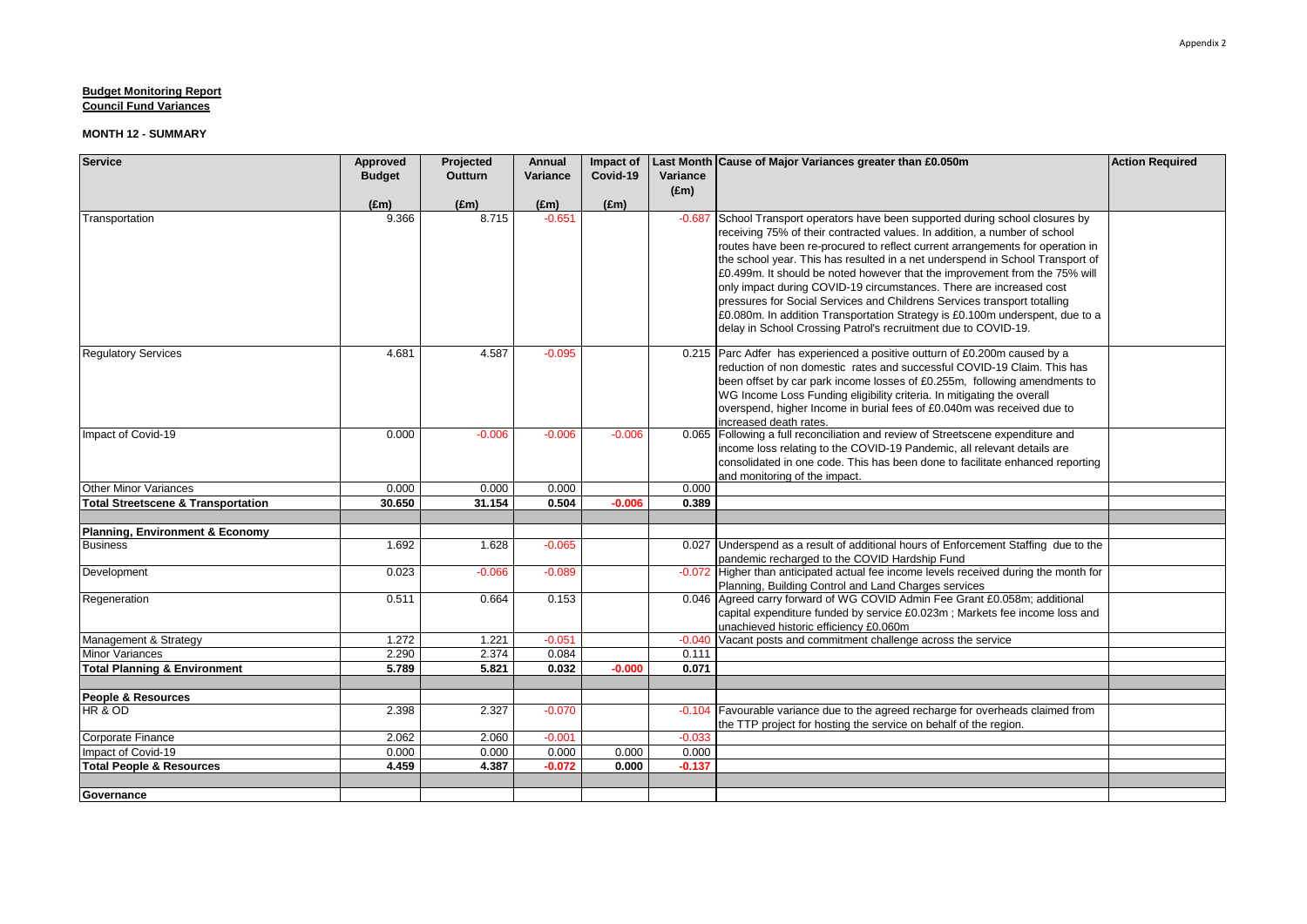| <b>Service</b>                    | Approved      | Projected     | Annual        | Impact of     |                           | Last Month Cause of Major Variances greater than £0.050m                                                   | <b>Action Required</b> |
|-----------------------------------|---------------|---------------|---------------|---------------|---------------------------|------------------------------------------------------------------------------------------------------------|------------------------|
|                                   | <b>Budget</b> | Outturn       | Variance      | Covid-19      | Variance<br>$(\text{Em})$ |                                                                                                            |                        |
|                                   | $(\text{Em})$ | $(\text{Em})$ | $(\text{Em})$ | $(\text{Em})$ |                           |                                                                                                            |                        |
| <b>Legal Services</b>             | 0.736         | 0.844         | 0.108         |               |                           | 0.129 Overspend as a result of employing locums covering absence to ensure                                 |                        |
|                                   |               |               |               |               |                           | continuing client service delivery in the area of child protection; historical                             |                        |
|                                   |               |               |               |               |                           | efficiency target that was dependant on demand reduction in another service                                |                        |
|                                   |               |               |               |               |                           | that has not occurred therefore preventing the consequent achievement of the                               |                        |
|                                   |               |               |               |               |                           | efficiency. The overspend is mitigated by vacant posts and higher than                                     |                        |
|                                   |               |               |               |               |                           | anticiapted fee income levels and commitment challenge across the service.                                 |                        |
| <b>Democratic Services</b>        | 2.098         | 1.991         | $-0.107$      |               |                           | -0.098 Reduced take up of Members Allowances and savings from travelling                                   |                        |
|                                   |               |               |               |               |                           | expenses due to remote working, non requirement to resource Electoral                                      |                        |
|                                   |               |               |               |               |                           | Canvassers; commitment challenge across the service                                                        |                        |
| <b>Internal Audit</b>             | 0.826         | 0.766         | $-0.061$      |               |                           | -0.055 Vacant post within Internal Audit ; reduced expenditure on postage costs<br>within Central Despatch |                        |
| ICT                               | 4.445         | 4.384         | $-0.062$      |               |                           | -0.060 Reduced expenditure on Records Management together with commitment                                  |                        |
|                                   |               |               |               |               |                           | challenge across the service                                                                               |                        |
| <b>Customer Services</b>          | 0.731         | 0.632         | $-0.099$      |               | $-0.054$                  | Favourable variance following the receipt of the Welsh Government Hardship                                 |                        |
|                                   |               |               |               |               |                           | Fund Fee Income Loss claim; vacant posts and commitment challenge across                                   |                        |
|                                   |               |               |               |               |                           | the service.                                                                                               |                        |
| Revenues                          | 0.037         | $-0.345$      | $-0.382$      |               | $-0.377$                  | Favourable variance as a result of the surplus on the Council Tax Collection                               |                        |
|                                   |               |               |               |               |                           | Fund, Welsh Government Lockdown Grant Admin Fees received, vacant                                          |                        |
|                                   |               |               |               |               |                           | posts and minor variances across the service                                                               |                        |
| Impact of Covid-19                | 0.000         | 0.000         | 0.000         | 0.000         | $-0.000$                  |                                                                                                            |                        |
| <b>Minor Variances</b>            | 0.320         | 0.284         | $-0.036$      |               | $-0.038$                  | Cumulative minor variances across the portfolio                                                            |                        |
| <b>Total Governance</b>           | 9.193         | 8.555         | $-0.638$      | 0.000         | $-0.553$                  |                                                                                                            |                        |
|                                   |               |               |               |               |                           |                                                                                                            |                        |
| <b>Strategic Programmes</b>       |               |               |               |               |                           |                                                                                                            |                        |
| Leisure                           | 4.943         | 4.527         | $-0.416$      |               | $-0.376$                  | The Climate Change Levy (CCL) was in prior years paid as a separate one off                                |                        |
|                                   |               |               |               |               |                           | charge. However from 2019 the energy provider changed the way they issued                                  |                        |
|                                   |               |               |               |               |                           | costs for CCL and these charges are now included in service specific utility                               |                        |
| <b>Minor Variances</b>            | 0.000         | 0.031         | 0.031         |               |                           | bills within the centralised budgets.<br>0.030 Cumulative minor variances across the portfolio             |                        |
| <b>Total Strategic Programmes</b> | 4.943         | 4.558         | $-0.385$      | 0.000         | $-0.346$                  |                                                                                                            |                        |
|                                   |               |               |               |               |                           |                                                                                                            |                        |
| <b>Housing &amp; Assets</b>       |               |               |               |               |                           |                                                                                                            |                        |
| <b>Enterprise Centres</b>         | $-0.217$      | $-0.112$      | 0.105         |               |                           | 0.099 Pressure due to loss of income in respect of void units                                              |                        |
| <b>Property Holdings</b>          | $-0.095$      | $-0.041$      | 0.054         |               |                           | 0.048 Reduced rent income following sale of asset                                                          |                        |
| Caretaking & Security             | 0.262         | 0.179         | $-0.083$      |               |                           | -0.066 Mainly staffing cost savings due to vacancies                                                       |                        |
| <b>CPM &amp; Design Services</b>  | 0.505         | 0.574         | 0.069         |               |                           | 0.070 Due to a shortfall of fee income recovered by the Design Services team                               |                        |
|                                   |               |               |               |               |                           | following impacts of a change to the way fees are charged for their work                                   |                        |
|                                   |               |               |               |               |                           | supporting the Council's capital programme. This has been partly mitigated by                              |                        |
|                                   |               |               |               |               |                           | an allocation from a reserve earmarked for this purpose.                                                   |                        |
| <b>Centralised Costs</b>          | 3.353         | 2.255         | $-1.098$      |               | $-1.011$                  | Overall positive variance of (£1.098m). (£0.580m) from NDR savings -                                       |                        |
|                                   |               |               |               |               |                           | predominantly from the demolition of Phases 3&4 at County Hall. (£0.718m)                                  |                        |
|                                   |               |               |               |               |                           | savings on Electric, gas and water due to reduced consumption over the year                                |                        |
|                                   |               |               |               |               |                           | aswell as benefitting from reduced rates.                                                                  |                        |